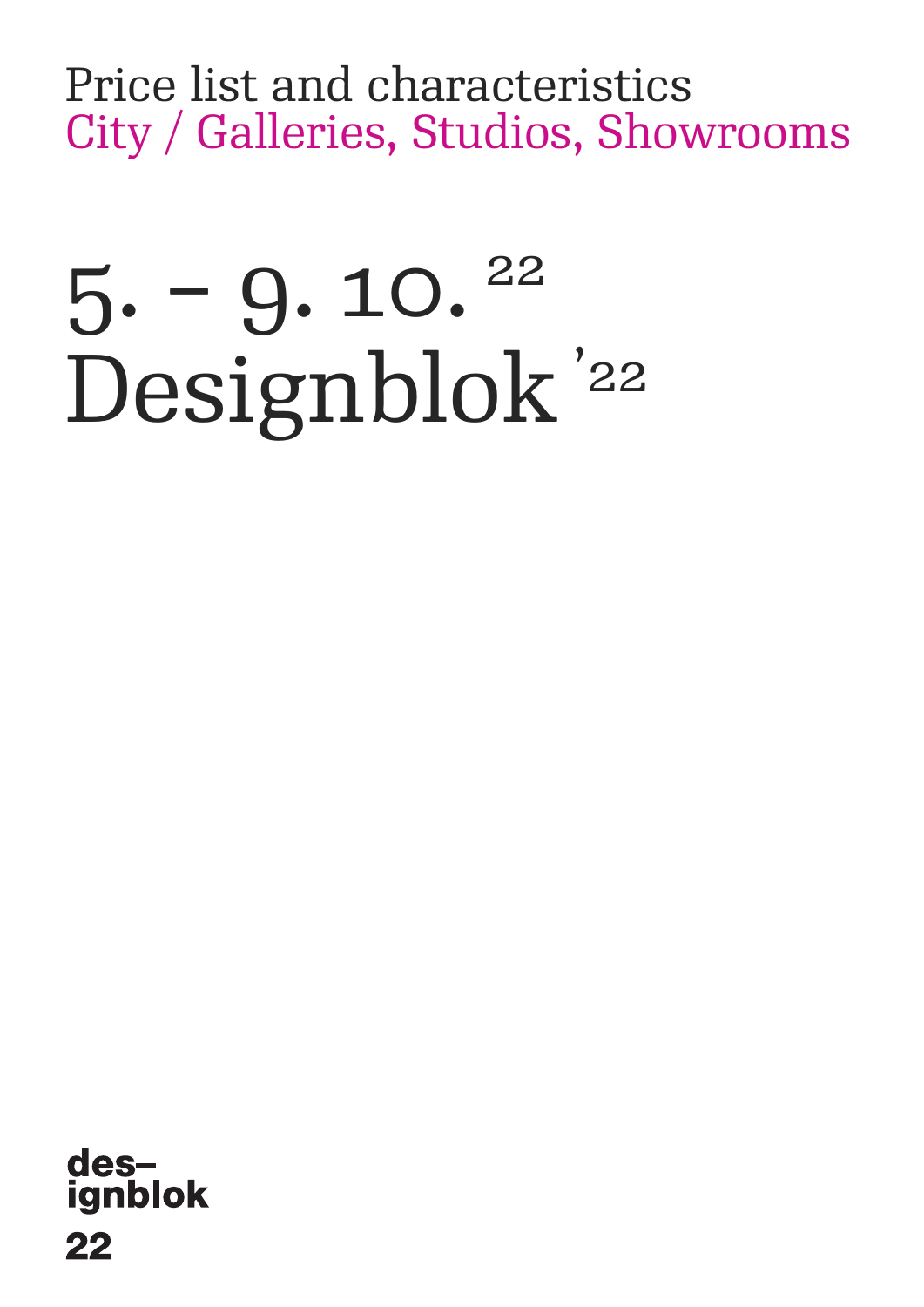## **Theme of the 24th edition**

The theme of this year's Designblok will be Forest. After the global theme of The Future, which we have chosen in 2019, the focus on local production with the theme Passion in 2020 and the theme Happiness in 2021, we have chosen a theme that will focus on the use of natural materials, traditional Czech crafts and environmental issues.

The forest is a source of life. Thanks to plants we can breathe, greenery is the most natural enhancer of our everyday environment. The forest is also a source of materials /for example, for furniture or glass production/. The forest is also a temple of relaxation, a paradise for mushroom pickers, a source of inspiration for artists and craftsmen, a haunted and magical fairytale place.

## **Charakteristika**

**City / Galleries, Studios, Showrooms** – galleries, pop-up stores, shops and showrooms or any other space the entity chooses for its presentation and is produced and used by it, based on the existence of a valid independent legal title.

Located mainly in Prague but also in other cities of Czech Republic.

Dozens of galleries, exhibition spaces and showrooms have become an inherent part of Designblok. They prepare their own programme and special events for the audience during Designblok. Fashion brands, pop-up shops, jewellers and open exhibitions in their own spaces, as well as Prague art schools who exhibit works of their students and graduates. Museums exhibiting and collecting design also participate in this section of Designblok. You will find all the participants in the Map of Designblok.

If you want to participate with your exhibition space in the city, please submit your application.

The contact person is Sára Hölclová (sara.holclova@profilmedia.cz).





# des-<br>ignblok 22